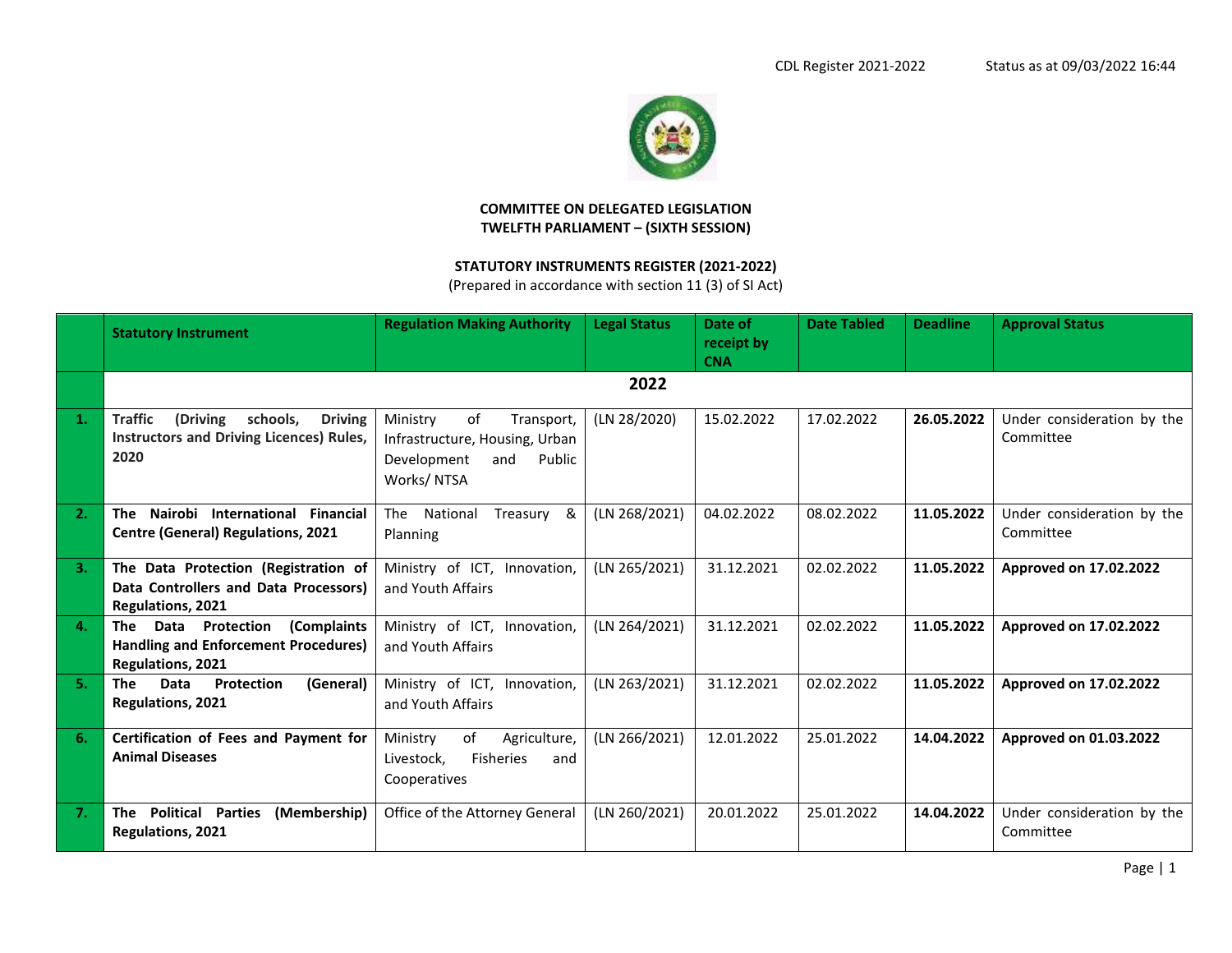CDL Register 2021-2022 Status as at 09/03/2022 16:44

| 8.  | The Tax Procedures (Unassembled<br>Motorcycles)<br>(Amendment)(No. 2)<br>Regulations, 2021                                       | The National Treasury &<br>Planning                                                         | (LN 223/2021)                 | 28.11.2021 | 01.12.2021 | 02.03.2022 | Approved on 17.02.2022                                                                                            |
|-----|----------------------------------------------------------------------------------------------------------------------------------|---------------------------------------------------------------------------------------------|-------------------------------|------------|------------|------------|-------------------------------------------------------------------------------------------------------------------|
| 9.  | The Tax Procedures (Unassembled<br>Motorcycles)<br>(Amendment)<br>Regulations, 2021                                              | The National Treasury &<br>Planning                                                         | (LN 192/2021)                 | 28.11.2021 | 01.12.2021 | 02.03.2022 | Approved on 17.02.2022                                                                                            |
| 10. | <b>Guidelines on Share Buybacks for Listed</b><br><b>Companies</b>                                                               | National<br>Treasury &<br>The<br>Planning                                                   | Gazette<br>Notice No<br>12325 | 25.11.2021 | 01.12.2021 | 02.03.2022 | Approved on 24.02.2022                                                                                            |
| 11. | The Controller of Budget Regulations,<br>2021                                                                                    | Officer of the Controller of<br><b>Budget</b>                                               | (LN 254/2021)                 | 10.12.2021 | 21.12.2021 | 23.02.2022 | Approved on 25.01.2022                                                                                            |
| 12. | The Physical and Land Use Planning<br>(Development Permission and Control)<br>(General) Regulations, 2021                        | Ministry of Lands and Physical<br>Planning                                                  | (LN 253/2021)                 | 02.12.2021 | 21.12.2021 | 23.03.2022 | Approved on 25.01.2022                                                                                            |
| 13. | The Physical and Land Use Planning<br>(Outsourcing of Professional Services)<br>Regulations, 2021                                | Ministry of Lands and Physical<br>Planning                                                  | (LN 252/2021)                 | 02.12.2021 | 21.12.2021 | 23.03.2022 | Approved on 25.01.2022                                                                                            |
| 14. | The Physical and Land Use Planning<br>(Development Control Enforcement)<br>Regulations, 2021                                     | Ministry of Lands and Physical<br>Planning                                                  | (LN 251/2021)                 | 02.12.2021 | 21.12.2021 | 23.03.2022 | Approved on 25.01.2022                                                                                            |
| 15. | The Physical and Land Use Planning<br>(Liaison Committee) Regulations, 2021                                                      | Ministry of Lands and Physical<br>Planning                                                  | (LN 250/2021)                 | 02.12.2021 | 21.12.2021 | 23.03.2022 | Approved on 25.01.2022                                                                                            |
| 16. | The Designation of Basin Areas                                                                                                   | Ministry of Water, Sanitation<br>Irrigation<br>(Water<br>and<br><b>Resources Authority)</b> | (LN 235/2021)                 | 10.12.2021 | 21.12.2021 | 23.03.2022 | Approved on 27.01.2022                                                                                            |
| 17. | Public Finance Management<br>The<br>(National Roads Toll Fund) Regulations,<br>2021                                              | The National Treasury &<br>Planning                                                         | (LN 222/2021)                 | 11.11.2021 | 16.11.2021 | 01.03.2022 | Approved on 27.01.2022<br>(Report Tabled in the House<br>on 17.02.2022 Pursuant to<br>Sec 24(2) of PFM Act, 2022) |
| 18. | <b>The</b><br>Amu Sand-Dunes Groundwater<br><b>Conservation Area Management Order,</b><br>2021                                   | Ministry of Water, Sanitation<br>Irrigation<br>(Water<br>and<br><b>Resources Authority)</b> | (LN 210/2021)                 | 29.10.2021 | 10.11.2021 | 23.02.2022 | Approved on 17.02.2022                                                                                            |
| 19. | <b>The</b><br><b>Springs</b><br>Kikuyu<br><b>Aquifer</b><br>Groundwater<br>Conservation<br>Area<br><b>Management Order, 2021</b> | Ministry of Water, Sanitation<br>(Water<br>and<br>Irrigation<br><b>Resources Authority)</b> | (LN 209/2021)                 | 29.10.2021 | 10.11.2021 | 23.02.2022 | Approved on 17.02.2022                                                                                            |